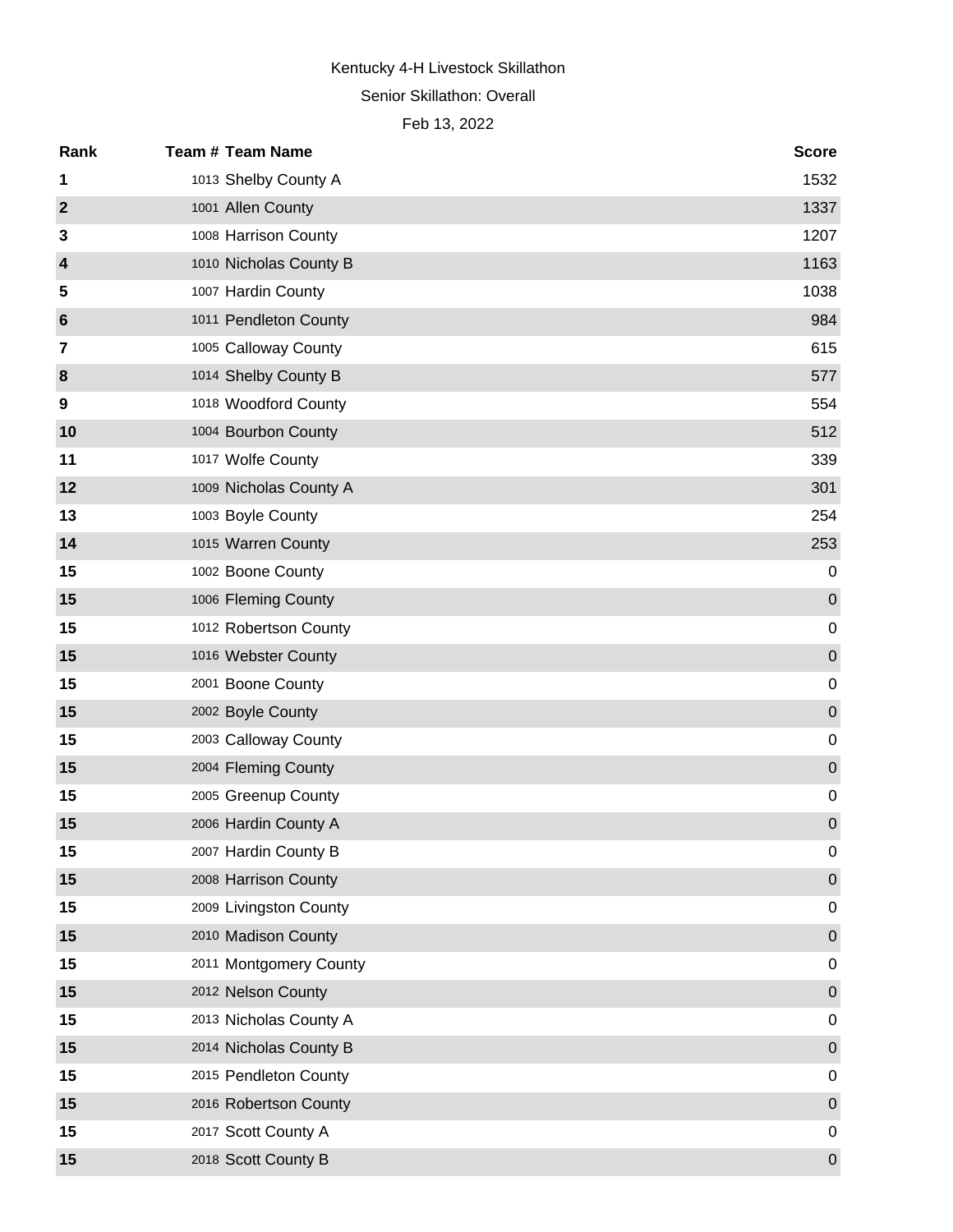#### Senior Skillathon: Overall

| Rank | <b>Team # Team Name</b> | <b>Score</b>   |
|------|-------------------------|----------------|
| 15   | 2019 Scott County C     | $\mathbf 0$    |
| 15   | 2020 Scott County D     | $\overline{0}$ |
| 15   | 2021 Shelby County A    | $\mathbf 0$    |
| 15   | 2022 Shelby County B    | $\pmb{0}$      |
| 15   | 2023 Shelby County C    | $\mathbf 0$    |
| 15   | 2024 Spencer County A   | $\overline{0}$ |
| 15   | 2025 Spencer County B   | $\mathbf 0$    |
| 15   | 2026 Taylor County A    | $\mathbf 0$    |
| 15   | 2027 Taylor County B    | $\mathbf 0$    |
| 15   | 2028 Taylor County C    | $\pmb{0}$      |
| 15   | 2029 Warren County      | $\mathbf 0$    |
| 15   | 2030 Webster County     | $\mathbf 0$    |
| 15   | 2031 Wolfe County       | $\mathbf 0$    |
| 15   | 2032 Woodford County A  | $\mathbf 0$    |
| 15   | 2033 Woodford County B  | $\mathbf 0$    |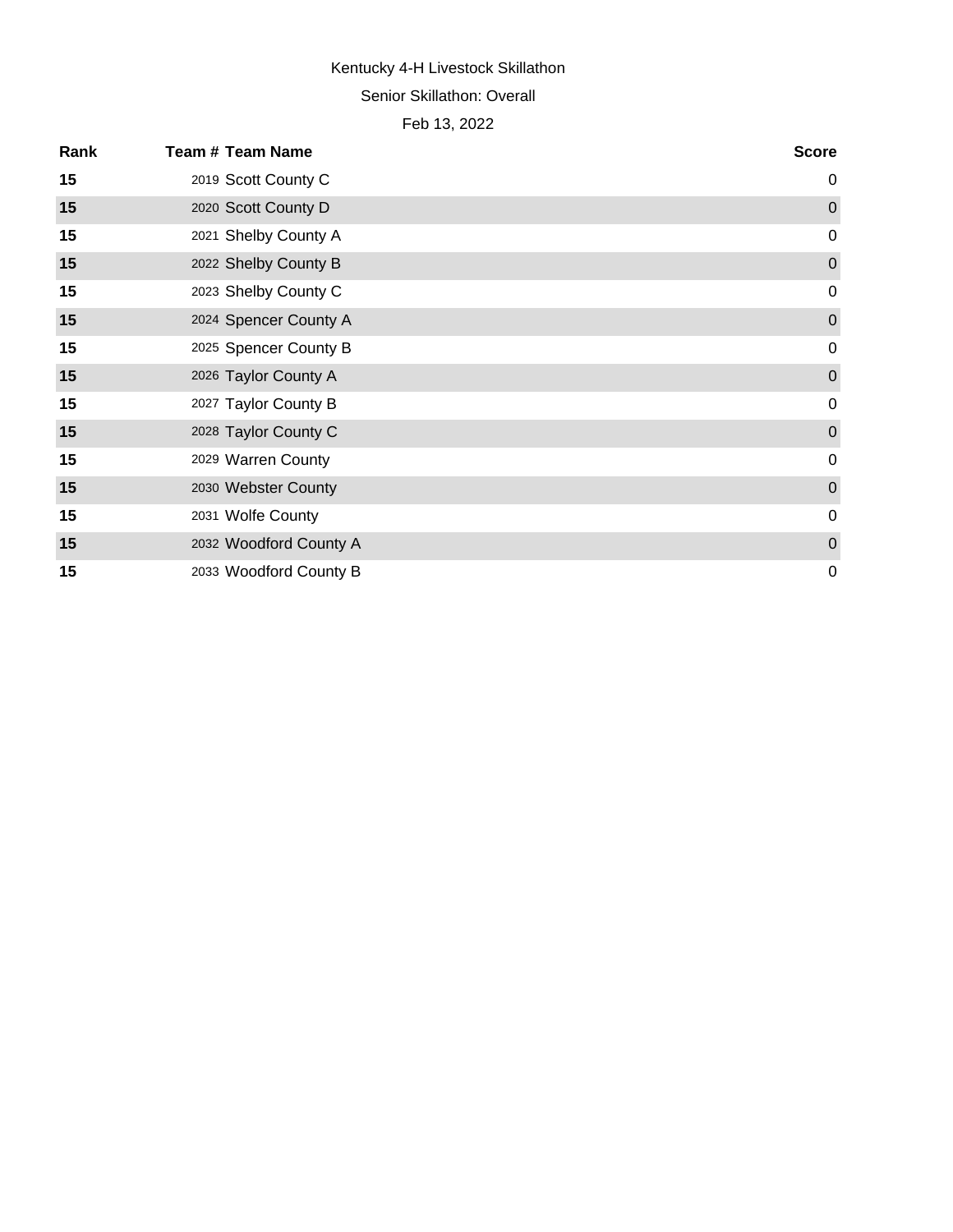Senior Skillathon: Identification

| Rank           | <b>Team # Team Name</b> | <b>Score</b> |
|----------------|-------------------------|--------------|
| 1              | 1013 Shelby County A    | 579          |
| $\mathbf{2}$   | 1008 Harrison County    | 467          |
| 3              | 1001 Allen County       | 430          |
| 4              | 1010 Nicholas County B  | 400          |
| 5              | 1007 Hardin County      | 366          |
| 6              | 1005 Calloway County    | 343          |
| $\overline{7}$ | 1011 Pendleton County   | 278          |
| 8              | 1014 Shelby County B    | 273          |
| 9              | 1018 Woodford County    | 263          |
| 10             | 1004 Bourbon County     | 212          |
| 11             | 1017 Wolfe County       | 182          |
| 12             | 1015 Warren County      | 151          |
| 13             | 1009 Nicholas County A  | 103          |
| 14             | 1003 Boyle County       | 103          |
| 15             | 1002 Boone County       | $\mathbf 0$  |
| 15             | 1006 Fleming County     | 0            |
| 15             | 1012 Robertson County   | $\pmb{0}$    |
| 15             | 1016 Webster County     | $\mathbf 0$  |
| 15             | 2001 Boone County       | $\pmb{0}$    |
| 15             | 2002 Boyle County       | $\mathbf 0$  |
| 15             | 2003 Calloway County    | $\pmb{0}$    |
| 15             | 2004 Fleming County     | $\mathbf 0$  |
| 15             | 2005 Greenup County     | $\pmb{0}$    |
| 15             | 2006 Hardin County A    | $\mathbf 0$  |
| 15             | 2007 Hardin County B    | $\mathbf 0$  |
| 15             | 2008 Harrison County    | 0            |
| 15             | 2009 Livingston County  | $\pmb{0}$    |
| 15             | 2010 Madison County     | $\mathbf 0$  |
| 15             | 2011 Montgomery County  | $\pmb{0}$    |
| 15             | 2012 Nelson County      | $\mathbf 0$  |
| 15             | 2013 Nicholas County A  | $\pmb{0}$    |
| 15             | 2014 Nicholas County B  | $\mathbf 0$  |
| 15             | 2015 Pendleton County   | $\pmb{0}$    |
| 15             | 2016 Robertson County   | $\mathbf 0$  |
| 15             | 2017 Scott County A     | $\pmb{0}$    |
| 15             | 2018 Scott County B     | 0            |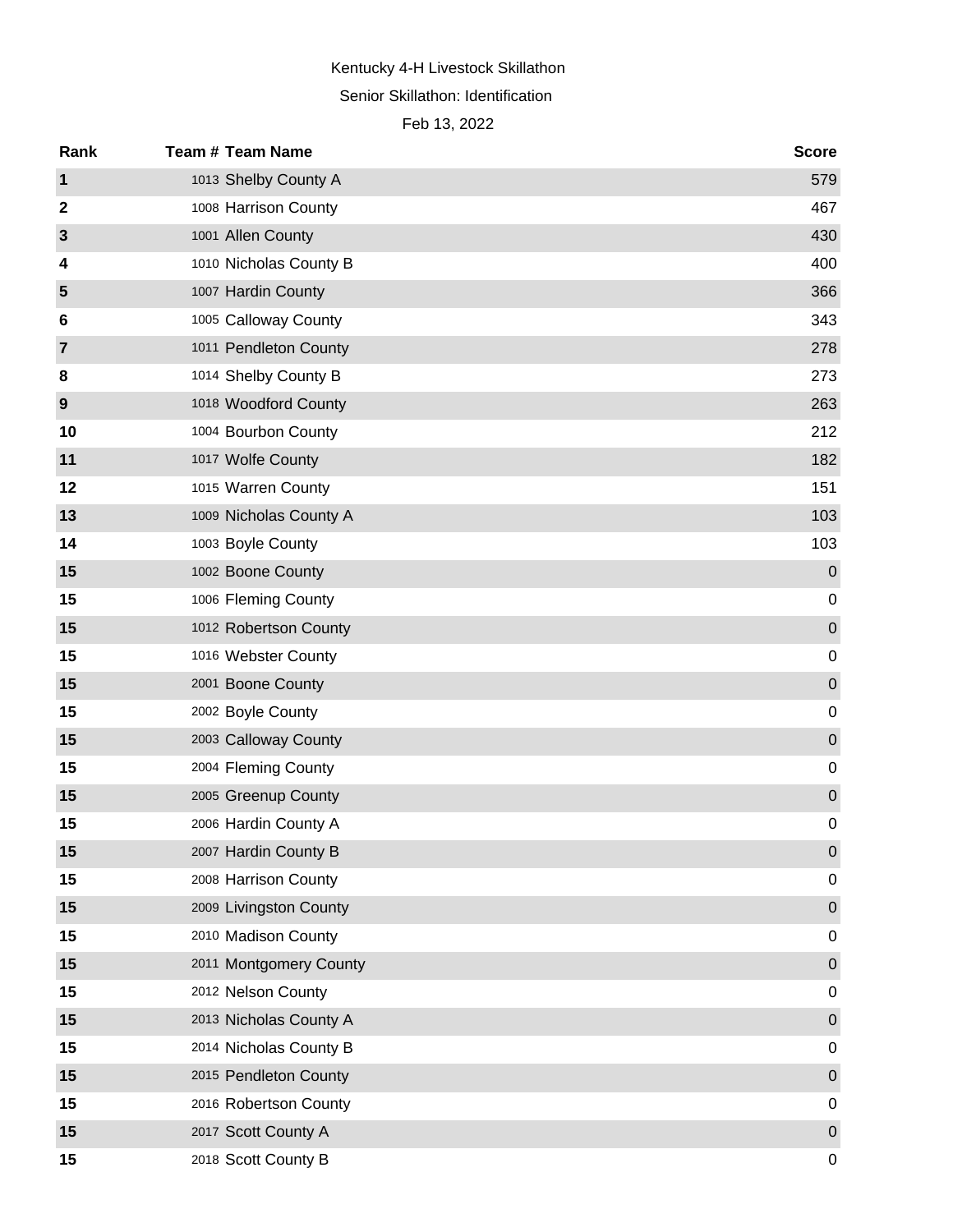# Kentucky 4-H Livestock Skillathon Senior Skillathon: Identification

| Rank | <b>Team # Team Name</b> | <b>Score</b>     |
|------|-------------------------|------------------|
| 15   | 2019 Scott County C     | $\mathbf 0$      |
| 15   | 2020 Scott County D     | $\mathbf 0$      |
| 15   | 2021 Shelby County A    | $\mathbf{0}$     |
| 15   | 2022 Shelby County B    | $\mathbf 0$      |
| 15   | 2023 Shelby County C    | $\mathbf 0$      |
| 15   | 2024 Spencer County A   | $\mathbf 0$      |
| 15   | 2025 Spencer County B   | $\mathbf 0$      |
| 15   | 2026 Taylor County A    | $\mathbf 0$      |
| 15   | 2027 Taylor County B    | $\boldsymbol{0}$ |
| 15   | 2028 Taylor County C    | $\mathbf 0$      |
| 15   | 2029 Warren County      | $\mathbf 0$      |
| 15   | 2030 Webster County     | $\mathbf 0$      |
| 15   | 2031 Wolfe County       | $\mathbf 0$      |
| 15   | 2032 Woodford County A  | $\mathbf 0$      |
| 15   | 2033 Woodford County B  | $\overline{0}$   |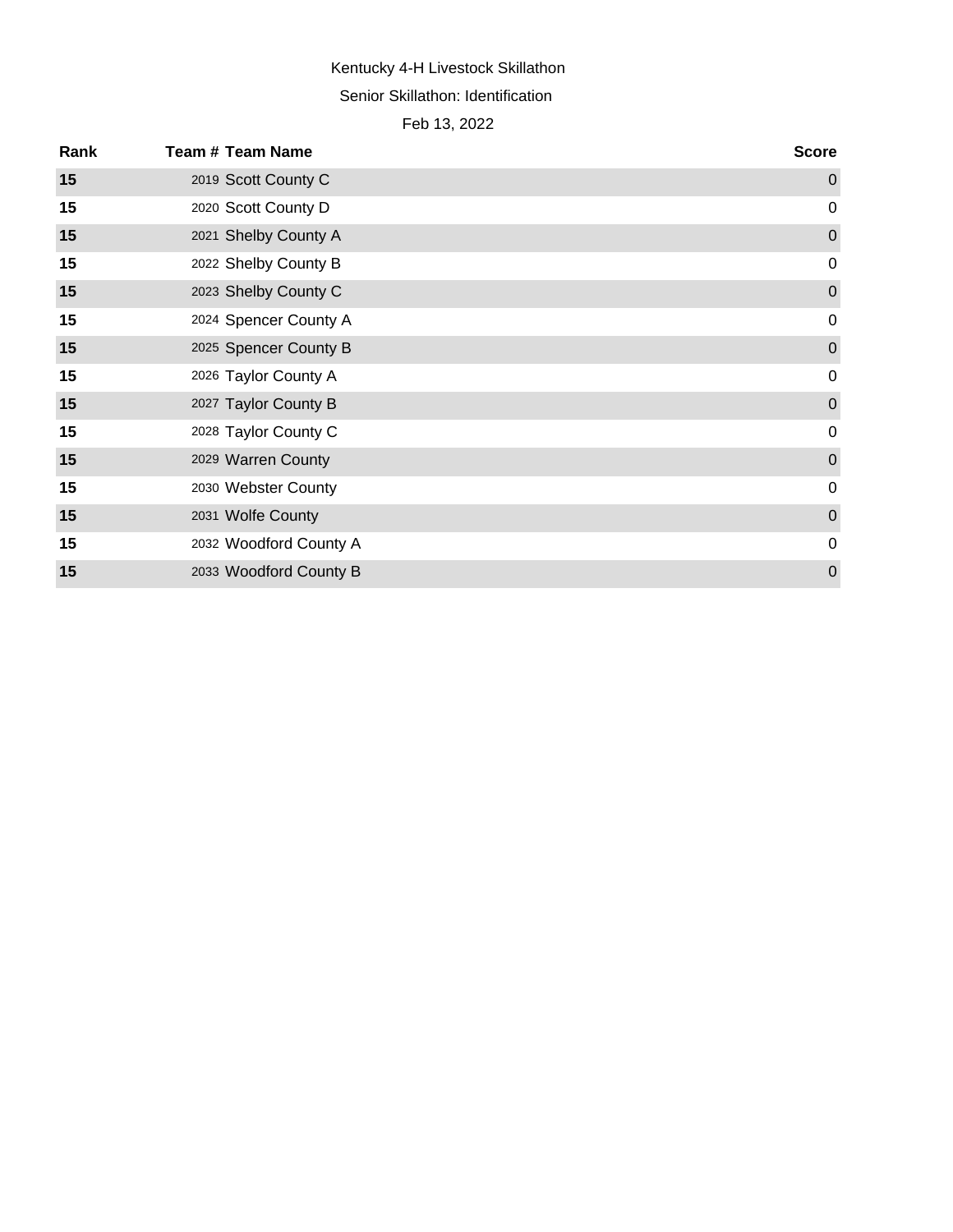Senior Skillathon: Evaluation

| Rank             | <b>Team # Team Name</b> | <b>Score</b> |
|------------------|-------------------------|--------------|
| 1                | 1001 Allen County       | 566          |
| $\boldsymbol{2}$ | 1013 Shelby County A    | 565          |
| 3                | 1010 Nicholas County B  | 463          |
| 4                | 1008 Harrison County    | 413          |
| 5                | 1007 Hardin County      | 375          |
| 6                | 1011 Pendleton County   | 369          |
| 7                | 1014 Shelby County B    | 164          |
| 8                | 1004 Bourbon County     | 164          |
| 9                | 1018 Woodford County    | 158          |
| 10               | 1005 Calloway County    | 154          |
| 11               | 1009 Nicholas County A  | 126          |
| 12               | 1003 Boyle County       | 88           |
| 13               | 1017 Wolfe County       | 80           |
| 14               | 1015 Warren County      | 58           |
| 15               | 1002 Boone County       | 0            |
| 15               | 1006 Fleming County     | $\mathbf 0$  |
| 15               | 1012 Robertson County   | $\mathbf 0$  |
| 15               | 1016 Webster County     | $\mathbf 0$  |
| 15               | 2001 Boone County       | $\mathbf 0$  |
| 15               | 2002 Boyle County       | $\mathbf 0$  |
| 15               | 2003 Calloway County    | $\mathbf 0$  |
| 15               | 2004 Fleming County     | $\mathbf 0$  |
| 15               | 2005 Greenup County     | $\mathbf 0$  |
| 15               | 2006 Hardin County A    | $\mathbf 0$  |
| 15               | 2007 Hardin County B    | $\pmb{0}$    |
| 15               | 2008 Harrison County    | $\mathbf 0$  |
| 15               | 2009 Livingston County  | 0            |
| 15               | 2010 Madison County     | $\mathbf 0$  |
| 15               | 2011 Montgomery County  | 0            |
| 15               | 2012 Nelson County      | $\mathbf 0$  |
| 15               | 2013 Nicholas County A  | $\mathbf 0$  |
| 15               | 2014 Nicholas County B  | $\mathbf 0$  |
| 15               | 2015 Pendleton County   | 0            |
| 15               | 2016 Robertson County   | $\mathbf 0$  |
| 15               | 2017 Scott County A     | 0            |
| 15               | 2018 Scott County B     | $\mathbf 0$  |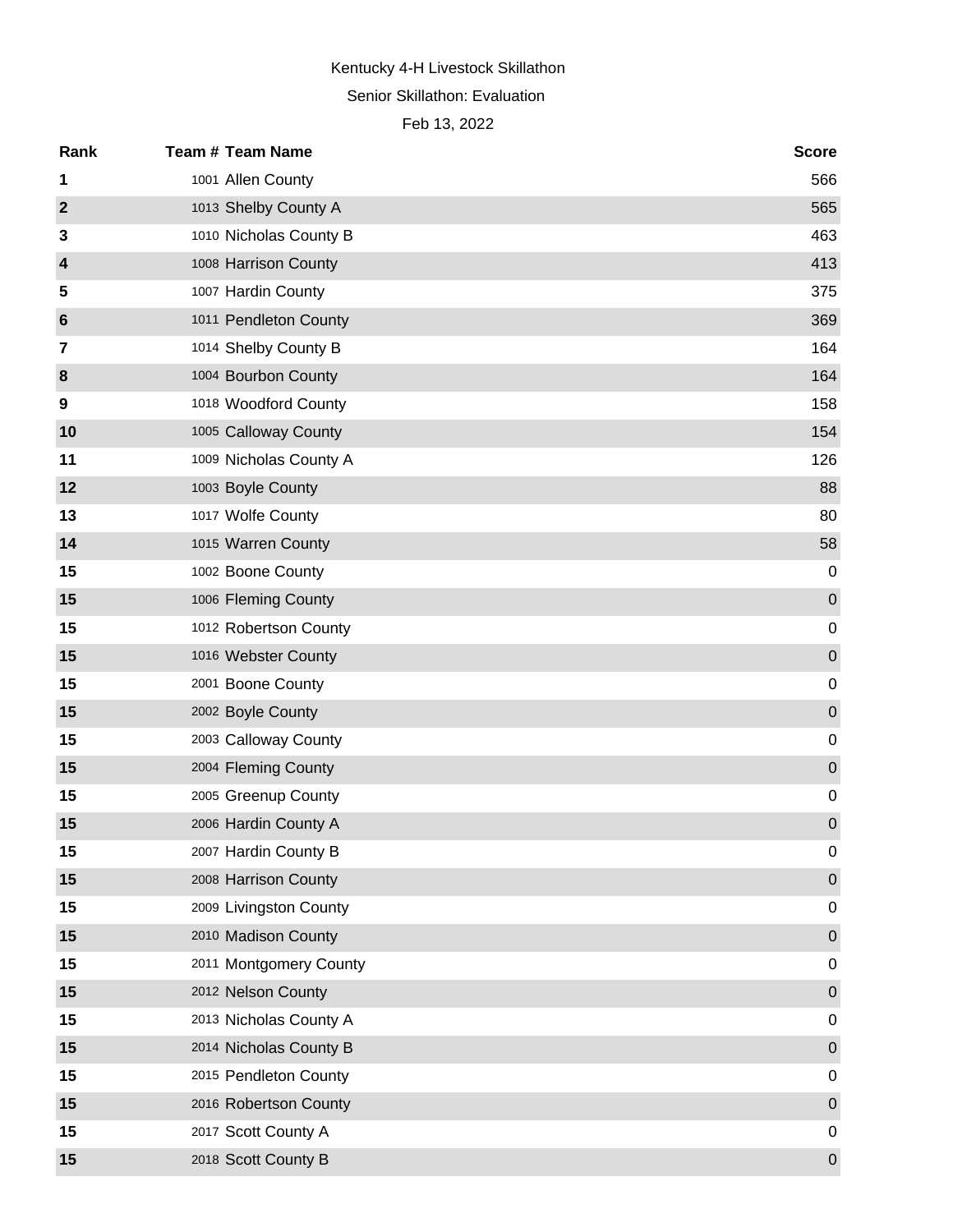Senior Skillathon: Evaluation

| Rank | <b>Team # Team Name</b> | <b>Score</b>   |
|------|-------------------------|----------------|
| 15   | 2019 Scott County C     | $\mathbf 0$    |
| 15   | 2020 Scott County D     | $\overline{0}$ |
| 15   | 2021 Shelby County A    | $\mathbf 0$    |
| 15   | 2022 Shelby County B    | $\pmb{0}$      |
| 15   | 2023 Shelby County C    | $\mathbf 0$    |
| 15   | 2024 Spencer County A   | $\pmb{0}$      |
| 15   | 2025 Spencer County B   | $\mathsf 0$    |
| 15   | 2026 Taylor County A    | $\mathbf 0$    |
| 15   | 2027 Taylor County B    | $\mathbf 0$    |
| 15   | 2028 Taylor County C    | $\pmb{0}$      |
| 15   | 2029 Warren County      | $\mathbf 0$    |
| 15   | 2030 Webster County     | $\pmb{0}$      |
| 15   | 2031 Wolfe County       | $\mathbf 0$    |
| 15   | 2032 Woodford County A  | $\pmb{0}$      |
| 15   | 2033 Woodford County B  | $\mathbf 0$    |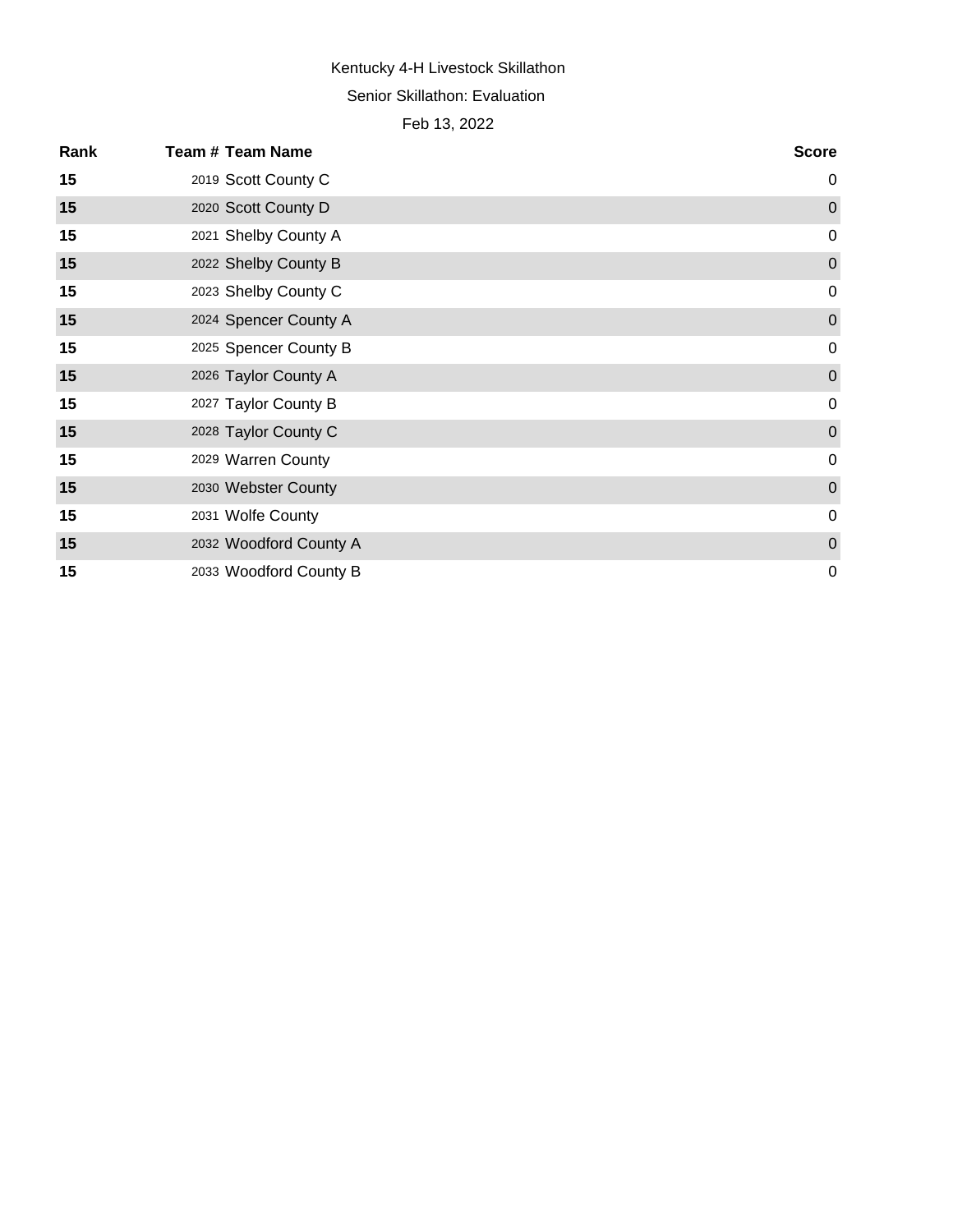# Senior Skillathon: Quality Assurance

| Rank             | <b>Team # Team Name</b> | <b>Score</b>     |
|------------------|-------------------------|------------------|
| $\mathbf 1$      | 1013 Shelby County A    | 395              |
| $\boldsymbol{2}$ | 1001 Allen County       | 361              |
| $\mathbf{3}$     | 1011 Pendleton County   | 337              |
| 4                | 1008 Harrison County    | 327              |
| 5                | 1010 Nicholas County B  | 300              |
| 6                | 1007 Hardin County      | 297              |
| $\overline{7}$   | 1014 Shelby County B    | 140              |
| 8                | 1004 Bourbon County     | 136              |
| 9                | 1018 Woodford County    | 133              |
| 10               | 1005 Calloway County    | 118              |
| 11               | 1017 Wolfe County       | 77               |
| 12               | 1009 Nicholas County A  | 72               |
| 13               | 1003 Boyle County       | 63               |
| 14               | 1015 Warren County      | 44               |
| 15               | 1002 Boone County       | $\pmb{0}$        |
| 15               | 1006 Fleming County     | $\mathbf 0$      |
| 15               | 1012 Robertson County   | $\mathbf 0$      |
| 15               | 1016 Webster County     | $\mathbf 0$      |
| 15               | 2001 Boone County       | $\mathbf 0$      |
| 15               | 2002 Boyle County       | $\mathbf 0$      |
| 15               | 2003 Calloway County    | $\mathbf 0$      |
| 15               | 2004 Fleming County     | $\mathbf 0$      |
| 15               | 2005 Greenup County     | $\pmb{0}$        |
| 15               | 2006 Hardin County A    | $\mathbf 0$      |
| 15               | 2007 Hardin County B    | $\boldsymbol{0}$ |
| 15               | 2008 Harrison County    | 0                |
| 15               | 2009 Livingston County  | $\pmb{0}$        |
| 15               | 2010 Madison County     | 0                |
| 15               | 2011 Montgomery County  | $\pmb{0}$        |
| 15               | 2012 Nelson County      | 0                |
| 15               | 2013 Nicholas County A  | $\pmb{0}$        |
| 15               | 2014 Nicholas County B  | 0                |
| 15               | 2015 Pendleton County   | $\pmb{0}$        |
| 15               | 2016 Robertson County   | 0                |
| 15               | 2017 Scott County A     | $\pmb{0}$        |
| 15               | 2018 Scott County B     | 0                |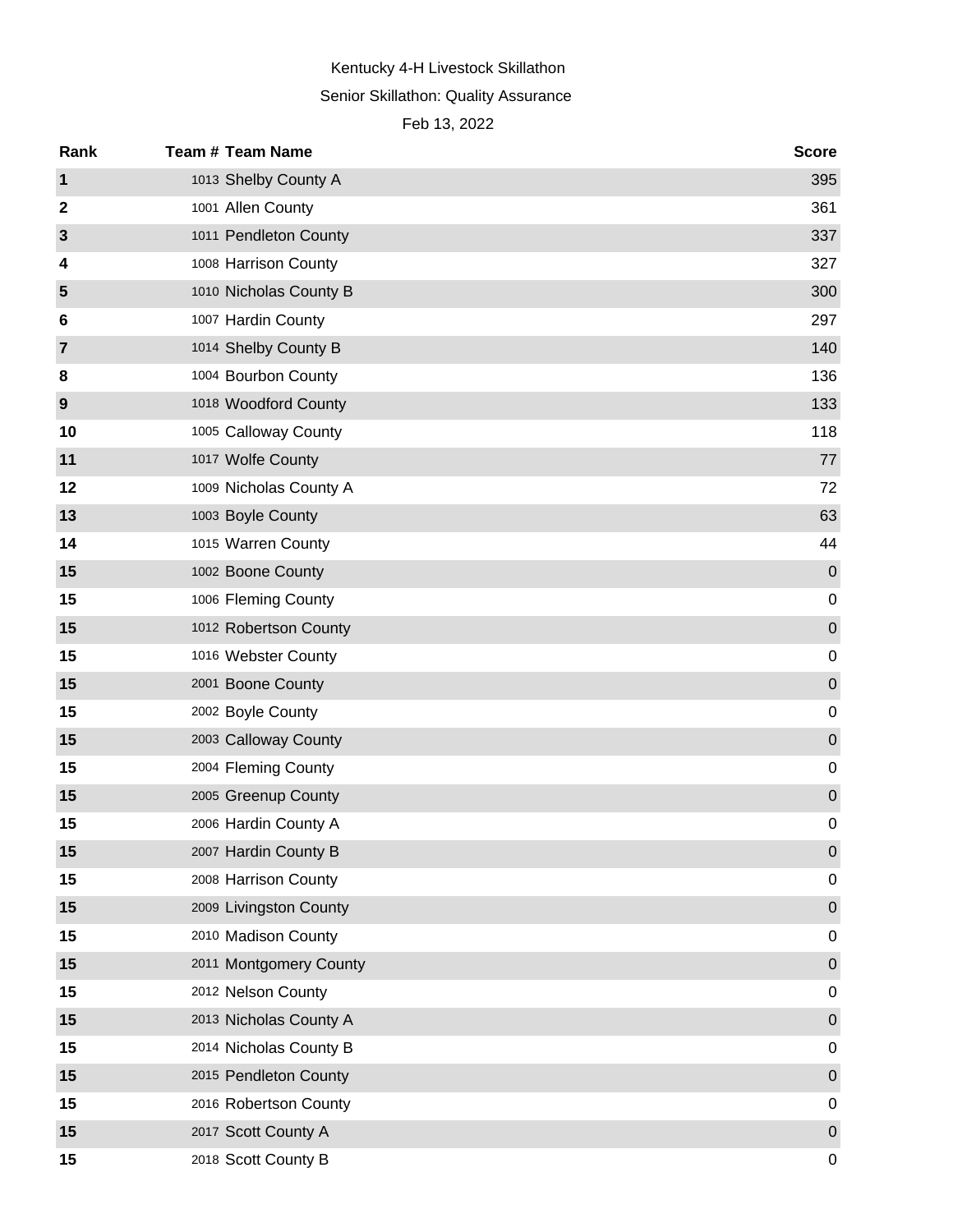# Kentucky 4-H Livestock Skillathon Senior Skillathon: Quality Assurance

| Rank | <b>Team # Team Name</b> | <b>Score</b>     |
|------|-------------------------|------------------|
| 15   | 2019 Scott County C     | $\mathbf 0$      |
| 15   | 2020 Scott County D     | $\mathbf 0$      |
| 15   | 2021 Shelby County A    | $\boldsymbol{0}$ |
| 15   | 2022 Shelby County B    | $\mathbf 0$      |
| 15   | 2023 Shelby County C    | $\boldsymbol{0}$ |
| 15   | 2024 Spencer County A   | $\mathbf 0$      |
| 15   | 2025 Spencer County B   | $\pmb{0}$        |
| 15   | 2026 Taylor County A    | $\mathbf 0$      |
| 15   | 2027 Taylor County B    | $\boldsymbol{0}$ |
| 15   | 2028 Taylor County C    | $\mathbf 0$      |
| 15   | 2029 Warren County      | $\mathbf 0$      |
| 15   | 2030 Webster County     | $\mathbf 0$      |
| 15   | 2031 Wolfe County       | $\mathbf 0$      |
| 15   | 2032 Woodford County A  | $\mathbf 0$      |
| 15   | 2033 Woodford County B  | $\mathbf 0$      |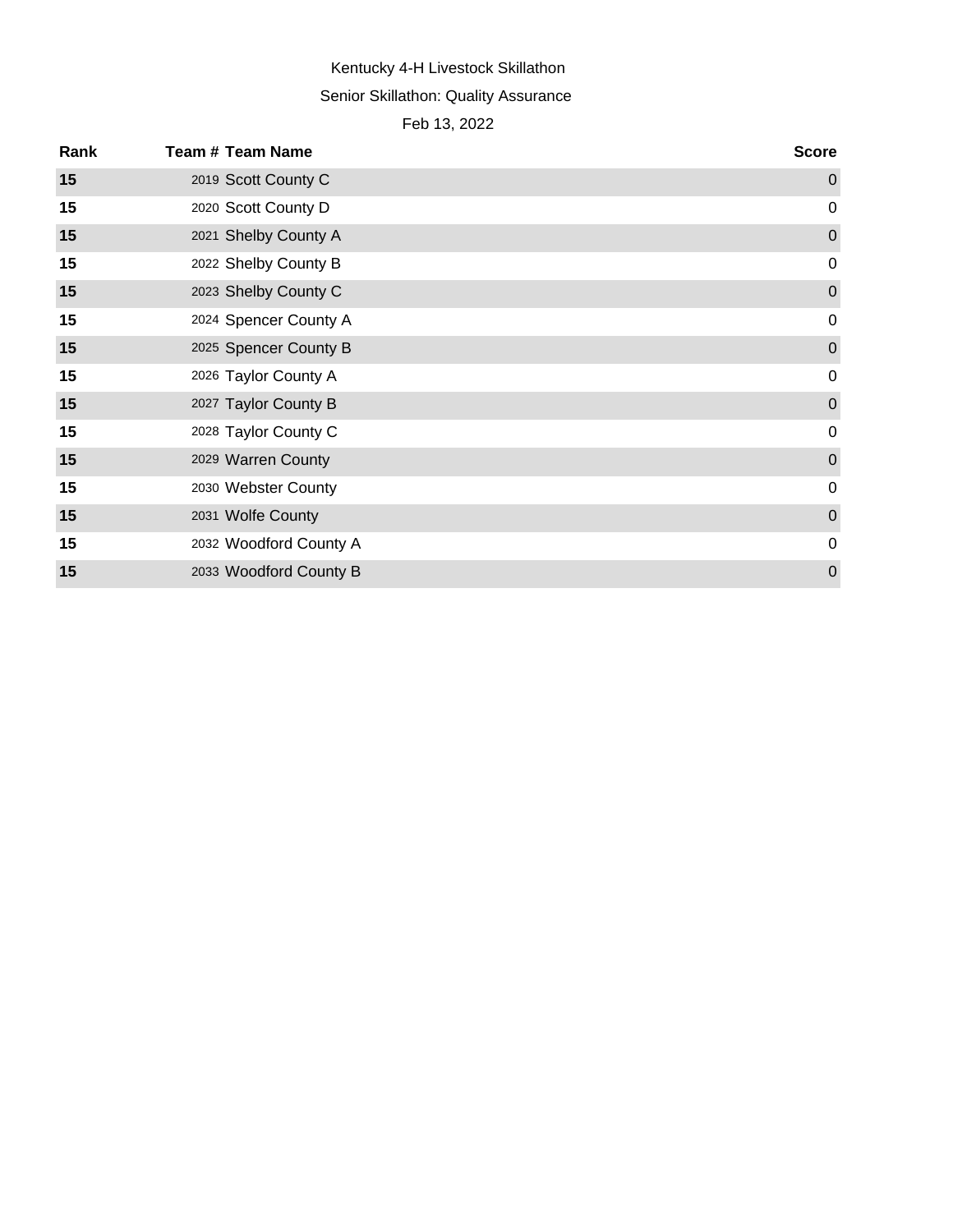Senior Skillathon: Overall

| Rank             | <b>Name</b>               | # Team Name              | <b>Total Score</b> |
|------------------|---------------------------|--------------------------|--------------------|
| $\mathbf{1}$     | <b>TY JONES</b>           | 1001-3 Allen County      | 392                |
| $\overline{2}$   | <b>CADEN KEPHART</b>      | 1013-3 Shelby County A   | 377                |
| 3                | <b>MIKA MALONE</b>        | 1008-3 Harrison County   | 361                |
| $\overline{4}$   | <b>GRAYCEE PRATT</b>      | 1013-3 Shelby County A   | 357                |
| 5                | KAYLEE CARSON             | 1017-3 Wolfe County      | 339                |
| $\,6$            | <b>EMMA BROWNING</b>      | 1013-3 Shelby County A   | 327                |
| $\overline{7}$   | <b>CAROLINE MATTINGLY</b> | 1005-3 Calloway County   | 327                |
| $\boldsymbol{8}$ | <b>LYNDSEY GARRETT</b>    | 1010-3 Nicholas County B | 314                |
| 9                | <b>CARSON PROBST</b>      | 1018-3 Woodford County   | 299                |
| 10               | <b>WADE BROWNING</b>      | 1014-3 Shelby County B   | 292                |
| 11               | <b>SARA G MATTINGLY</b>   | 1005-3 Calloway County   | 288                |
| 12               | <b>BRENNA PERKINS</b>     | 1014-3 Shelby County B   | 285                |
| 13               | <b>CLAYTON LAYTART</b>    | 1008-3 Harrison County   | 282                |
| 14               | <b>SYDNEY DALTON</b>      | 1011-3 Pendleton County  | 277                |
| 15               | <b>COOPER MARSH</b>       | 1001-3 Allen County      | 277                |
| 16               | <b>BOBBY BLAKEMAN</b>     | 1010-3 Nicholas County B | 270                |
| 17               | <b>MORGAN PAYTON</b>      | 1013-3 Shelby County A   | 264                |
| 18               | <b>RILEY BUSSELL</b>      | 1004-3 Bourbon County    | 260                |
| 19               | <b>WILL PITCHFORD</b>     | 1001-3 Allen County      | 259                |
| 20               | <b>BRADEN LACEFIELD</b>   | 1018-3 Woodford County   | 255                |
| 21               | NICHOLAS THOMAS           | 1010-3 Nicholas County B | 255                |
| 22               | <b>AVER Y TURNER</b>      | 1003-3 Boyle County      | 254                |
| 23               | <b>CADEN TAYLOR</b>       | 1015-3 Warren County     | 253                |
| 24               | <b>BLAKE DAILEY</b>       | 1004-3 Bourbon County    | 252                |
| 25               | <b>LEVI TEMPLE</b>        | 1001-3 Allen County      | 251                |
| 26               | <b>NORA KUBAT</b>         | 1007-3 Hardin County     | 244                |
| 27               | ALYSSA SKEES              | 1007-3 Hardin County     | 242                |
| 28               | <b>KAYLEIGH THOMAS</b>    | 1007-3 Hardin County     | 224                |
| 29               | <b>AISSATOU GALLAGHER</b> | 1011-3 Pendleton County  | 213                |
| 30               | <b>AEOWYNNE WILEY</b>     | 1008-3 Harrison County   | 211                |
| 31               | <b>JACKSON MOORE</b>      | 1011-3 Pendleton County  | 203                |
| 32               | NATHANIE THOMASS          | 1009-3 Nicholas County A | 167                |
| 33               | <b>ALANA THOMAS</b>       | 1009-3 Nicholas County A | 134                |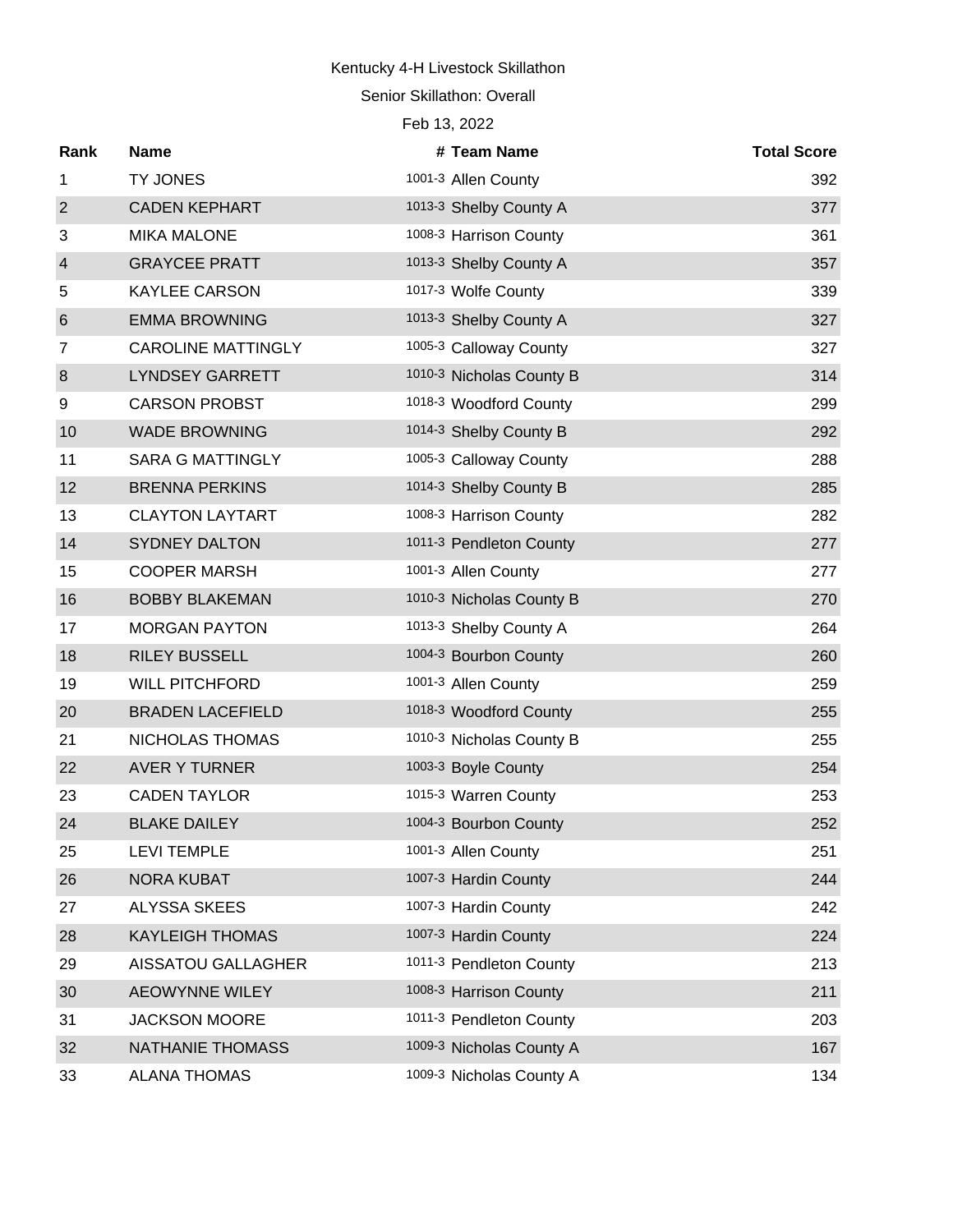#### Senior Skillathon: Identification

| Rank             | <b>Name</b>               | # Team Name              | <b>Total Score</b> |
|------------------|---------------------------|--------------------------|--------------------|
| $\mathbf 1$      | <b>GRAYCEE PRATT</b>      | 1013-3 Shelby County A   | 203                |
| $\overline{2}$   | <b>MIKA MALONE</b>        | 1008-3 Harrison County   | 196                |
| 3                | <b>TY JONES</b>           | 1001-3 Allen County      | 193                |
| 4                | <b>CADEN KEPHART</b>      | 1013-3 Shelby County A   | 191                |
| 5                | <b>MORGAN PAYTON</b>      | 1013-3 Shelby County A   | 185                |
| 6                | <b>KAYLEE CARSON</b>      | 1017-3 Wolfe County      | 182                |
| $\overline{7}$   | <b>CAROLINE MATTINGLY</b> | 1005-3 Calloway County   | 181                |
| 8                | <b>EMMA BROWNING</b>      | 1013-3 Shelby County A   | 178                |
| $\boldsymbol{9}$ | <b>SARA G MATTINGLY</b>   | 1005-3 Calloway County   | 162                |
| 10               | <b>CARSON PROBST</b>      | 1018-3 Woodford County   | 152                |
| 11               | <b>CADEN TAYLOR</b>       | 1015-3 Warren County     | 151                |
| 12               | <b>AEOWYNNE WILEY</b>     | 1008-3 Harrison County   | 143                |
| 13               | <b>LYNDSEY GARRETT</b>    | 1010-3 Nicholas County B | 139                |
| 14               | NICHOLAS THOMAS           | 1010-3 Nicholas County B | 138                |
| 15               | <b>WADE BROWNING</b>      | 1014-3 Shelby County B   | 137                |
| 16               | <b>ALYSSA SKEES</b>       | 1007-3 Hardin County     | 137                |
| 17               | <b>BRENNA PERKINS</b>     | 1014-3 Shelby County B   | 136                |
| 18               | <b>COOPER MARSH</b>       | 1001-3 Allen County      | 130                |
| 19               | <b>CLAYTON LAYTART</b>    | 1008-3 Harrison County   | 128                |
| 20               | <b>BOBBY BLAKEMAN</b>     | 1010-3 Nicholas County B | 123                |
| 21               | <b>NORA KUBAT</b>         | 1007-3 Hardin County     | 123                |
| 22               | <b>SYDNEY DALTON</b>      | 1011-3 Pendleton County  | 115                |
| 23               | <b>BRADEN LACEFIELD</b>   | 1018-3 Woodford County   | 111                |
| 24               | <b>RILEY BUSSELL</b>      | 1004-3 Bourbon County    | 108                |
| 25               | <b>LEVI TEMPLE</b>        | 1001-3 Allen County      | 107                |
| 26               | <b>WILL PITCHFORD</b>     | 1001-3 Allen County      | 106                |
| 27               | <b>KAYLEIGH THOMAS</b>    | 1007-3 Hardin County     | 106                |
| 28               | <b>BLAKE DAILEY</b>       | 1004-3 Bourbon County    | 104                |
| 29               | <b>AVER Y TURNER</b>      | 1003-3 Boyle County      | 103                |
| 30               | <b>AISSATOU GALLAGHER</b> | 1011-3 Pendleton County  | 103                |
| 31               | <b>NATHANIE THOMASS</b>   | 1009-3 Nicholas County A | 62                 |
| 32               | <b>JACKSON MOORE</b>      | 1011-3 Pendleton County  | 60                 |
| 33               | <b>ALANA THOMAS</b>       | 1009-3 Nicholas County A | 41                 |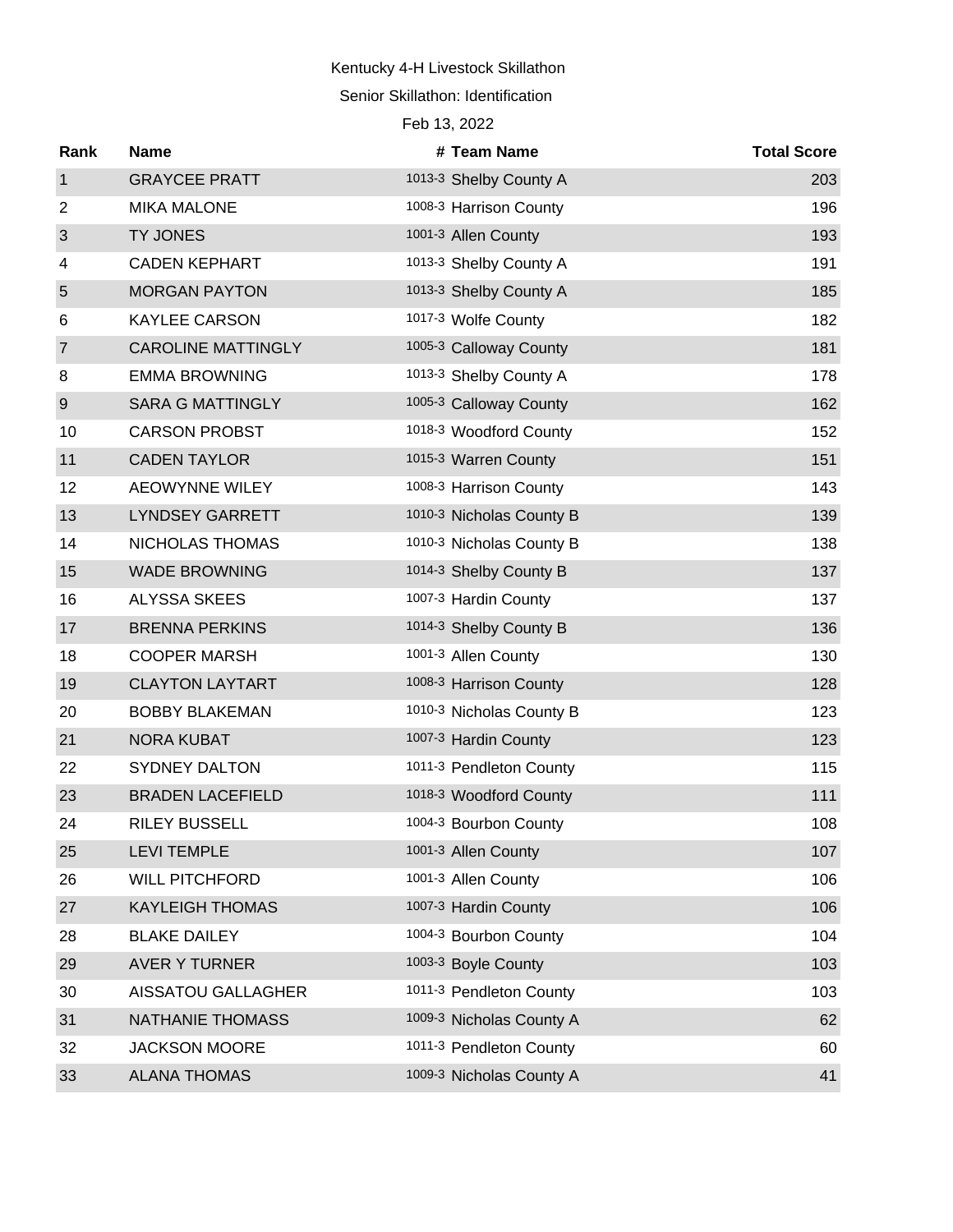Senior Skillathon: Evaluation

| Rank             | <b>Name</b>               | # Team Name              | <b>Total Score</b> |
|------------------|---------------------------|--------------------------|--------------------|
| 1                | TY JONES                  | 1001-3 Allen County      | 100                |
| $\overline{2}$   | <b>CADEN KEPHART</b>      | 1013-3 Shelby County A   | 96                 |
| 3                | <b>MIKA MALONE</b>        | 1008-3 Harrison County   | 96                 |
| $\overline{4}$   | <b>LYNDSEY GARRETT</b>    | 1010-3 Nicholas County B | 96                 |
| 5                | <b>SYDNEY DALTON</b>      | 1011-3 Pendleton County  | 95                 |
| $6\,$            | <b>COOPER MARSH</b>       | 1001-3 Allen County      | 92                 |
| 7                | <b>BOBBY BLAKEMAN</b>     | 1010-3 Nicholas County B | 89                 |
| $\boldsymbol{8}$ | <b>BRENNA PERKINS</b>     | 1014-3 Shelby County B   | 88                 |
| 9                | <b>CLAYTON LAYTART</b>    | 1008-3 Harrison County   | 88                 |
| 10               | <b>AVER Y TURNER</b>      | 1003-3 Boyle County      | 88                 |
| 11               | <b>BLAKE DAILEY</b>       | 1004-3 Bourbon County    | 88                 |
| 12               | <b>JACKSON MOORE</b>      | 1011-3 Pendleton County  | 86                 |
| 13               | <b>LEVI TEMPLE</b>        | 1001-3 Allen County      | 85                 |
| 14               | <b>CARSON PROBST</b>      | 1018-3 Woodford County   | 84                 |
| 15               | <b>CAROLINE MATTINGLY</b> | 1005-3 Calloway County   | 82                 |
| 16               | <b>KAYLEE CARSON</b>      | 1017-3 Wolfe County      | 80                 |
| 17               | <b>WADE BROWNING</b>      | 1014-3 Shelby County B   | 76                 |
| 18               | <b>RILEY BUSSELL</b>      | 1004-3 Bourbon County    | 76                 |
| 19               | <b>BRADEN LACEFIELD</b>   | 1018-3 Woodford County   | 74                 |
| 20               | <b>SARA G MATTINGLY</b>   | 1005-3 Calloway County   | 72                 |
| 21               | <b>WILL PITCHFORD</b>     | 1001-3 Allen County      | 70                 |
| 22               | <b>ALYSSA SKEES</b>       | 1007-3 Hardin County     | 67                 |
| 23               | <b>NORA KUBAT</b>         | 1007-3 Hardin County     | 66                 |
| 24               | <b>GRAYCEE PRATT</b>      | 1013-3 Shelby County A   | 64                 |
| 25               | <b>EMMA BROWNING</b>      | 1013-3 Shelby County A   | 64                 |
| 26               | NICHOLAS THOMAS           | 1010-3 Nicholas County B | 64                 |
| 27               | <b>KAYLEIGH THOMAS</b>    | 1007-3 Hardin County     | 64                 |
| 28               | <b>ALANA THOMAS</b>       | 1009-3 Nicholas County A | 64                 |
| 29               | NATHANIE THOMASS          | 1009-3 Nicholas County A | 62                 |
| 30               | <b>CADEN TAYLOR</b>       | 1015-3 Warren County     | 58                 |
| 31               | AISSATOU GALLAGHER        | 1011-3 Pendleton County  | 57                 |
| 32               | <b>AEOWYNNE WILEY</b>     | 1008-3 Harrison County   | 31                 |
| 33               | <b>MORGAN PAYTON</b>      | 1013-3 Shelby County A   |                    |